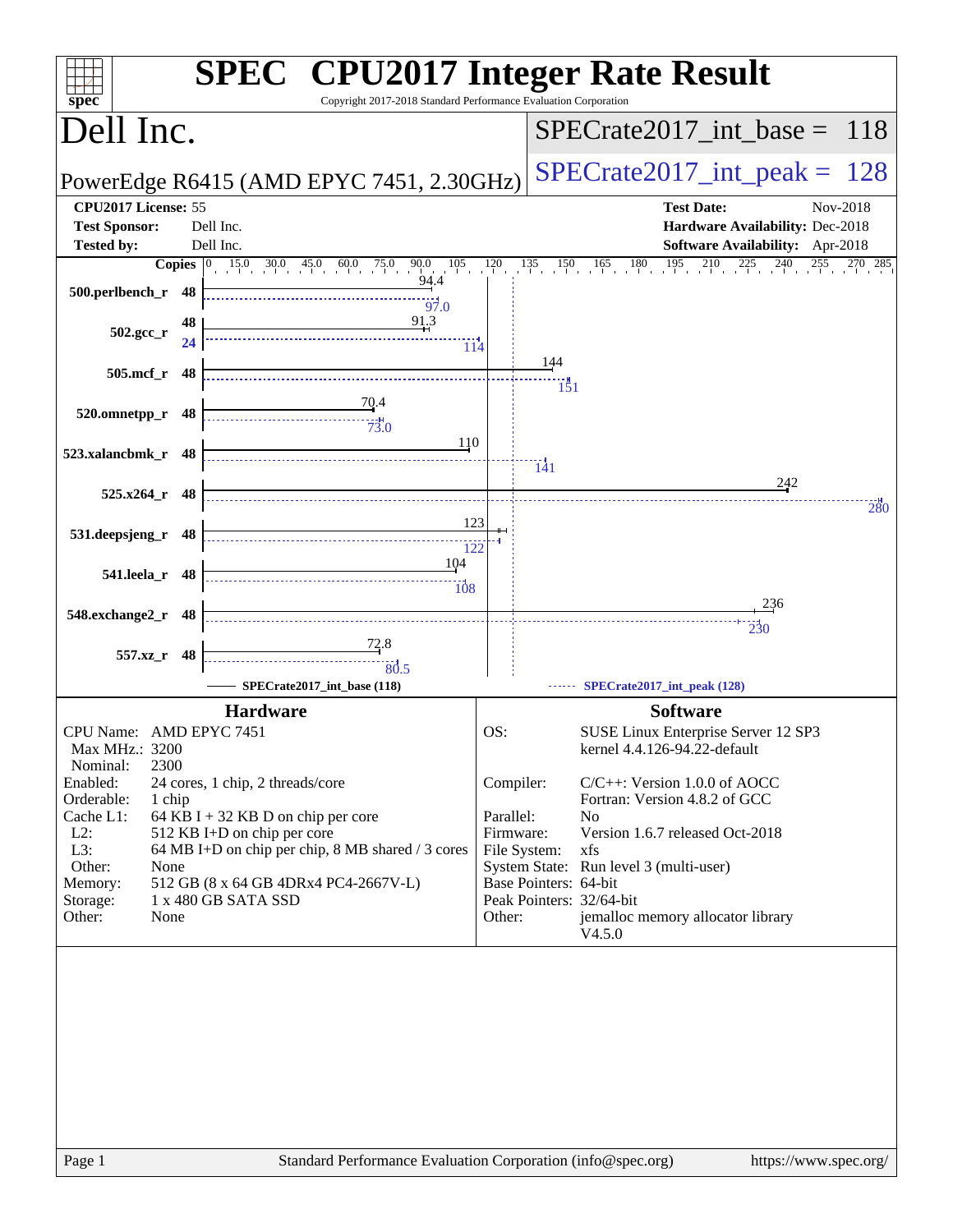### **[SPEC CPU2017 Integer Rate Result](http://www.spec.org/auto/cpu2017/Docs/result-fields.html#SPECCPU2017IntegerRateResult)** Copyright 2017-2018 Standard Performance Evaluation Corporation

Dell Inc.

**[spec](http://www.spec.org/)**

### [SPECrate2017\\_int\\_base =](http://www.spec.org/auto/cpu2017/Docs/result-fields.html#SPECrate2017intbase) 118

PowerEdge R6415 (AMD EPYC 7451, 2.30GHz)  $\left|$  [SPECrate2017\\_int\\_peak =](http://www.spec.org/auto/cpu2017/Docs/result-fields.html#SPECrate2017intpeak) 128

**[CPU2017 License:](http://www.spec.org/auto/cpu2017/Docs/result-fields.html#CPU2017License)** 55 **[Test Date:](http://www.spec.org/auto/cpu2017/Docs/result-fields.html#TestDate)** Nov-2018 **[Test Sponsor:](http://www.spec.org/auto/cpu2017/Docs/result-fields.html#TestSponsor)** Dell Inc. **[Hardware Availability:](http://www.spec.org/auto/cpu2017/Docs/result-fields.html#HardwareAvailability)** Dec-2018 **[Tested by:](http://www.spec.org/auto/cpu2017/Docs/result-fields.html#Testedby)** Dell Inc. **[Software Availability:](http://www.spec.org/auto/cpu2017/Docs/result-fields.html#SoftwareAvailability)** Apr-2018

#### **[Results Table](http://www.spec.org/auto/cpu2017/Docs/result-fields.html#ResultsTable)**

|                           | <b>Base</b>   |                |       |                |       | <b>Peak</b>    |              |               |                |              |                |              |                |              |
|---------------------------|---------------|----------------|-------|----------------|-------|----------------|--------------|---------------|----------------|--------------|----------------|--------------|----------------|--------------|
| <b>Benchmark</b>          | <b>Copies</b> | <b>Seconds</b> | Ratio | <b>Seconds</b> | Ratio | <b>Seconds</b> | <b>Ratio</b> | <b>Copies</b> | <b>Seconds</b> | <b>Ratio</b> | <b>Seconds</b> | <b>Ratio</b> | <b>Seconds</b> | <b>Ratio</b> |
| $500$ .perlbench r        | 48            | 810            | 94.4  | 810            | 94.3  | 808            | 94.6         | 48            | 788            | 97.0         | 788            | 97.0         | 785            | 97.3         |
| 502.gcc_r                 | 48            | 744            | 91.3  | 728            | 93.3  | 747            | 91.0         | 24            | 299            | 114          | 298            | <b>114</b>   | 298            | 114          |
| $505$ .mcf r              | 48            | 538            | 144   | 537            | 144   | 537            | 144          | 48            | 514            | <u>151</u>   | 513            | 151          | 515            | 151          |
| 520.omnetpp_r             | 48            | 895            | 70.4  | 890            | 70.8  | 901            | 69.9         | 48            | 848            | 74.3         | 863            | 73.0         | 866            | 72.7         |
| 523.xalancbmk r           | 48            | 462            | 110   | 461            | 110   | 462            | 110          | 48            | 358            | <b>141</b>   | 358            | 142          | 359            | 141          |
| 525.x264 r                | 48            | 348            | 242   | 348            | 242   | 348            | 241          | 48            | 300            | 280          | 300            | 280          | 301            | 279          |
| 531.deepsjeng_r           | 48            | 451            | 122   | 448            | 123   | 438            | 125          | 48            | 449            | 122          | 450            | 122          | 449            | 122          |
| 541.leela r               | 48            | 761            | 104   | 761            | 104   | 762            | 104          | 48            | 734            | 108          | 734            | 108          | 734            | <b>108</b>   |
| 548.exchange2_r           | 48            | 534            | 236   | 552            | 228   | 534            | 236          | 48            | 547            | 230          | 569            | 221          | 547            | 230          |
| 557.xz r                  | 48            | 712            | 72.8  | 711            | 72.9  | 712            | 72.8         | 48            | 643            | 80.6         | 644            | 80.5         | 648            | 80.0         |
| $SPECrate2017$ int base = |               |                | 118   |                |       |                |              |               |                |              |                |              |                |              |

**[SPECrate2017\\_int\\_peak =](http://www.spec.org/auto/cpu2017/Docs/result-fields.html#SPECrate2017intpeak) 128**

Results appear in the [order in which they were run.](http://www.spec.org/auto/cpu2017/Docs/result-fields.html#RunOrder) Bold underlined text [indicates a median measurement.](http://www.spec.org/auto/cpu2017/Docs/result-fields.html#Median)

#### **[Compiler Notes](http://www.spec.org/auto/cpu2017/Docs/result-fields.html#CompilerNotes)**

The AMD64 AOCC Compiler Suite is available at <http://developer.amd.com/amd-aocc/>

The AOCC Gold Linker plugin was installed and used for the link stage.

The AOCC Fortran Plugin version 1.0 was used to leverage AOCC optimizers with gfortran. It is available here: <http://developer.amd.com/amd-aocc/>

#### **[Submit Notes](http://www.spec.org/auto/cpu2017/Docs/result-fields.html#SubmitNotes)**

The config file option 'submit' was used. 'numactl' was used to bind copies to the cores. See the configuration file for details.

#### **[Operating System Notes](http://www.spec.org/auto/cpu2017/Docs/result-fields.html#OperatingSystemNotes)**

'ulimit -s unlimited' was used to set environment stack size 'ulimit -l 2097152' was used to set environment locked pages in memory limit

runspec command invoked through numactl i.e.: numactl --interleave=all runspec <etc>

Set dirty\_ratio=8 to limit dirty cache to 8% of memory Set swappiness=1 to swap only if necessary Set zone\_reclaim\_mode=1 to free local node memory and avoid remote memory sync then drop\_caches=3 to reset caches before invoking runcpu

**(Continued on next page)**

| Page 2 | Standard Performance Evaluation Corporation (info@spec.org) | https://www.spec.org/ |
|--------|-------------------------------------------------------------|-----------------------|
|--------|-------------------------------------------------------------|-----------------------|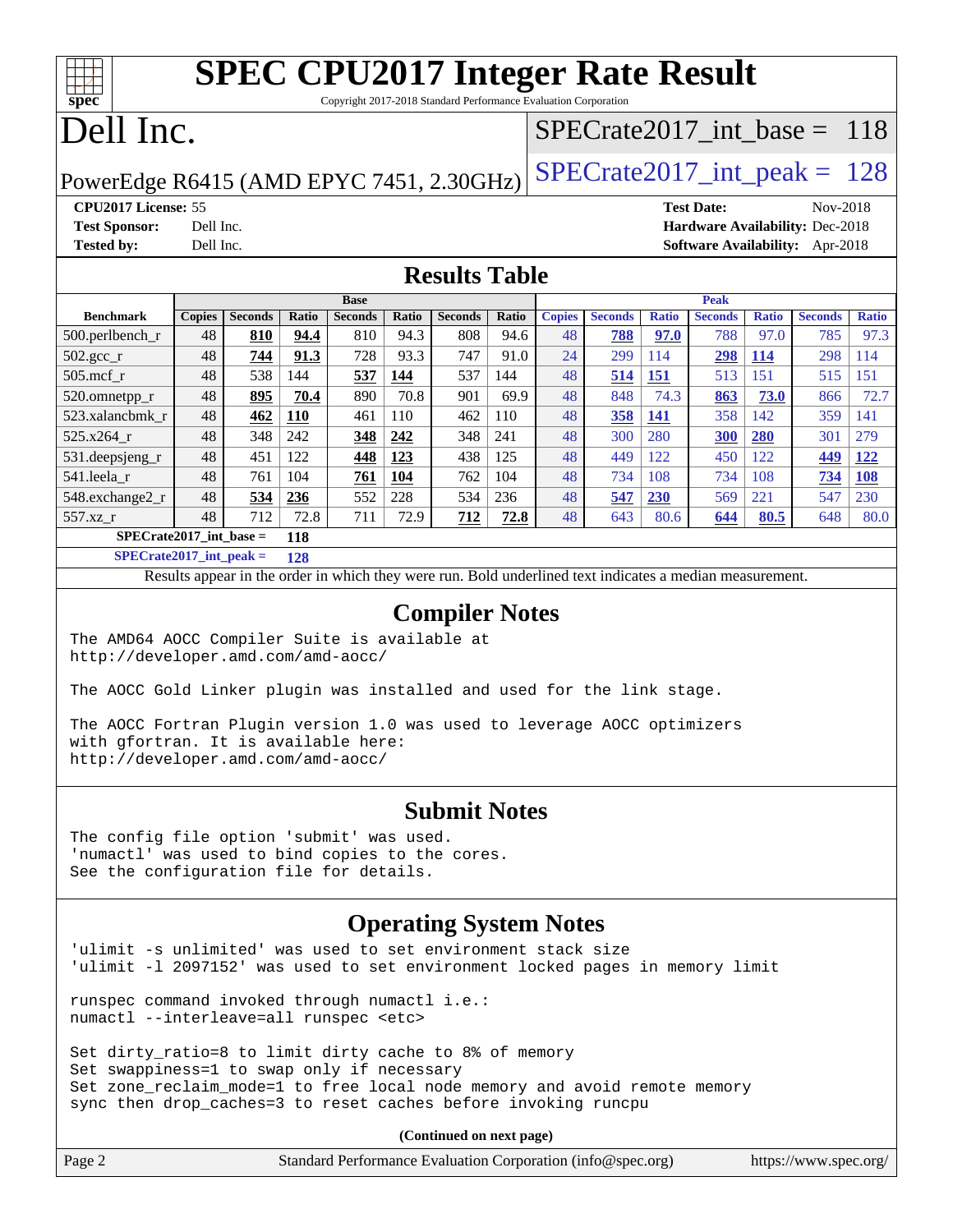

## **[SPEC CPU2017 Integer Rate Result](http://www.spec.org/auto/cpu2017/Docs/result-fields.html#SPECCPU2017IntegerRateResult)**

Copyright 2017-2018 Standard Performance Evaluation Corporation

## Dell Inc.

[SPECrate2017\\_int\\_base =](http://www.spec.org/auto/cpu2017/Docs/result-fields.html#SPECrate2017intbase) 118

PowerEdge R6415 (AMD EPYC 7451, 2.30GHz)  $\text{SPECrate}2017\_int\_peak = 128$ 

**[Test Sponsor:](http://www.spec.org/auto/cpu2017/Docs/result-fields.html#TestSponsor)** Dell Inc. **[Hardware Availability:](http://www.spec.org/auto/cpu2017/Docs/result-fields.html#HardwareAvailability)** Dec-2018 **[Tested by:](http://www.spec.org/auto/cpu2017/Docs/result-fields.html#Testedby)** Dell Inc. **[Software Availability:](http://www.spec.org/auto/cpu2017/Docs/result-fields.html#SoftwareAvailability)** Apr-2018

**[CPU2017 License:](http://www.spec.org/auto/cpu2017/Docs/result-fields.html#CPU2017License)** 55 **[Test Date:](http://www.spec.org/auto/cpu2017/Docs/result-fields.html#TestDate)** Nov-2018

#### **[Operating System Notes \(Continued\)](http://www.spec.org/auto/cpu2017/Docs/result-fields.html#OperatingSystemNotes)**

dirty\_ratio, swappiness, zone\_reclaim\_mode and drop\_caches were all set using privileged echo (e.g. echo 1 > /proc/sys/vm/swappiness).

Transparent huge pages were enabled for this run (OS default)

#### **[General Notes](http://www.spec.org/auto/cpu2017/Docs/result-fields.html#GeneralNotes)**

Environment variables set by runcpu before the start of the run: LD\_LIBRARY\_PATH = "/home/cpu2017-1.0.5/amd1704-rate-libs-revD/64;/home/cpu2017-1.0.5/amd1704-rate-libs-revD/32:" MALLOC\_CONF = "lg\_chunk:26"

Binaries were compiled on a system with 2x AMD EPYC 7601 CPU + 512GB Memory using RHEL 7.4 NA: The test sponsor attests, as of date of publication, that CVE-2017-5754 (Meltdown) is mitigated in the system as tested and documented. Yes: The test sponsor attests, as of date of publication, that CVE-2017-5753 (Spectre variant 1) is mitigated in the system as tested and documented. Yes: The test sponsor attests, as of date of publication, that CVE-2017-5715 (Spectre variant 2) is mitigated in the system as tested and documented.

jemalloc: configured and built with GCC v4.8.5 in RHEL v7.2 under default conditions. jemalloc: sources available from jemalloc.net or <https://github.com/jemalloc/jemalloc/releases> jemalloc uses environment variable MALLOC\_CONF with values narenas and lg\_chunk: narenas: sets the maximum number of arenas to use for automatic multiplexing of threads and arenas. lg\_chunk: set the virtual memory chunk size (log base 2). For example, lg\_chunk:21 sets the default chunk size to 2^21 = 2MiB.

#### **[Platform Notes](http://www.spec.org/auto/cpu2017/Docs/result-fields.html#PlatformNotes)**

 BIOS settings: Memory Interleaving set to Channel Interleaving Virtualization Technology disabled System Profile set to Custom CPU Power Management set to Maximum Performance Memory Frequency set to Maximum Performance Turbo Boost enabled C States set to Autonomous Memory Patrol Scrub disabled Memory Refresh Rate set to 1x

**(Continued on next page)**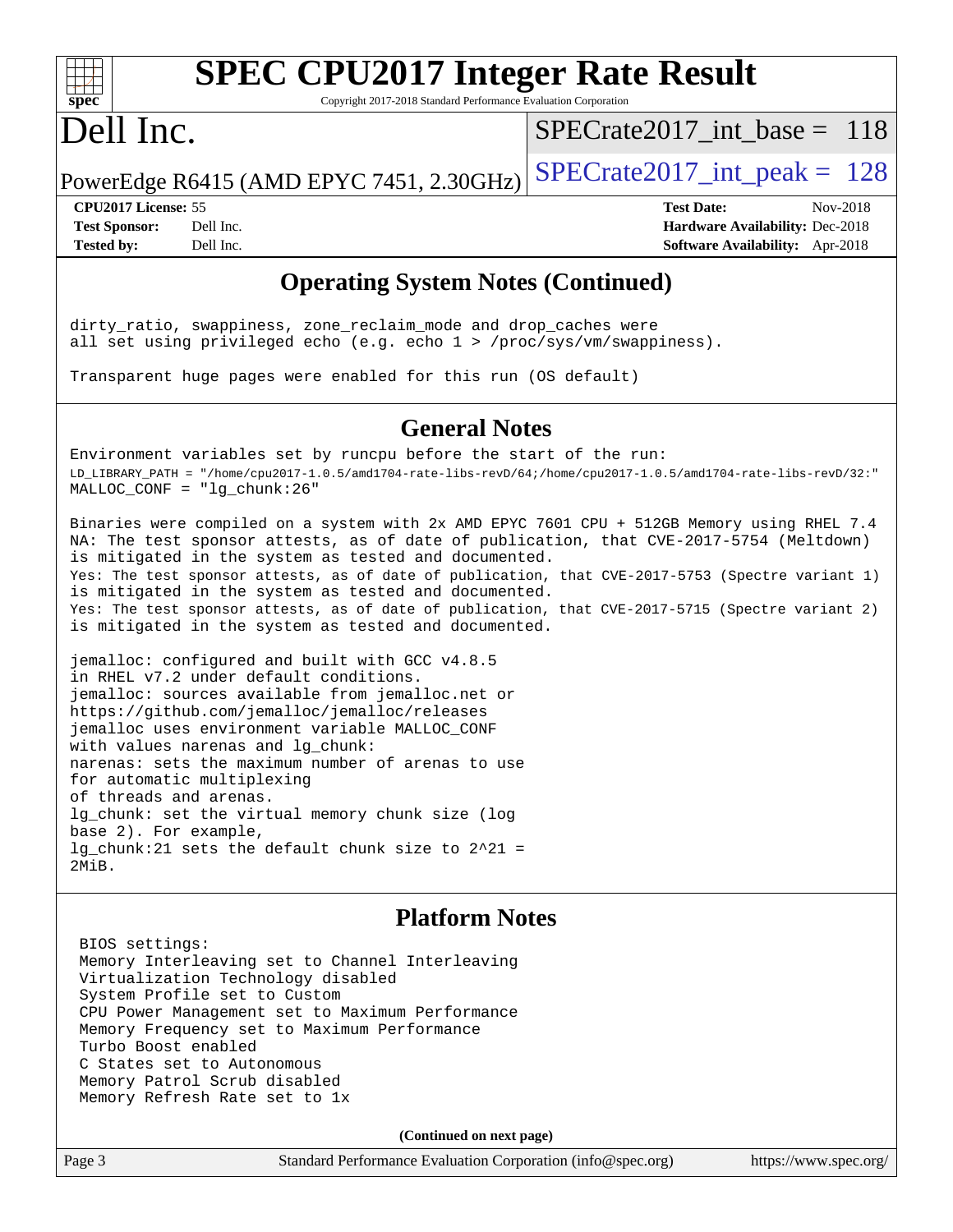#### **[SPEC CPU2017 Integer Rate Result](http://www.spec.org/auto/cpu2017/Docs/result-fields.html#SPECCPU2017IntegerRateResult)**  $+\ +$ **[spec](http://www.spec.org/)** Copyright 2017-2018 Standard Performance Evaluation Corporation Dell Inc. [SPECrate2017\\_int\\_base =](http://www.spec.org/auto/cpu2017/Docs/result-fields.html#SPECrate2017intbase) 118 PowerEdge R6415 (AMD EPYC 7451, 2.30GHz) SPECrate  $2017$  int peak = 128 **[CPU2017 License:](http://www.spec.org/auto/cpu2017/Docs/result-fields.html#CPU2017License)** 55 **[Test Date:](http://www.spec.org/auto/cpu2017/Docs/result-fields.html#TestDate)** Nov-2018 **[Test Sponsor:](http://www.spec.org/auto/cpu2017/Docs/result-fields.html#TestSponsor)** Dell Inc. **[Hardware Availability:](http://www.spec.org/auto/cpu2017/Docs/result-fields.html#HardwareAvailability)** Dec-2018 **[Tested by:](http://www.spec.org/auto/cpu2017/Docs/result-fields.html#Testedby)** Dell Inc. **[Software Availability:](http://www.spec.org/auto/cpu2017/Docs/result-fields.html#SoftwareAvailability)** Apr-2018 **[Platform Notes \(Continued\)](http://www.spec.org/auto/cpu2017/Docs/result-fields.html#PlatformNotes)** PCI ASPM L1 Link Power Management disabled Determinism Slider set to Power Determinism Sysinfo program /home/cpu2017-1.0.5/bin/sysinfo Rev: r5974 of 2018-05-19 9bcde8f2999c33d61f64985e45859ea9 running on linux-j270 Tue Nov 27 16:32:54 2018 SUT (System Under Test) info as seen by some common utilities. For more information on this section, see <https://www.spec.org/cpu2017/Docs/config.html#sysinfo> From /proc/cpuinfo model name : AMD EPYC 7451 24-Core Processor 1 "physical id"s (chips) 48 "processors" cores, siblings (Caution: counting these is hw and system dependent. The following excerpts from /proc/cpuinfo might not be reliable. Use with caution.) cpu cores : 24 siblings : 48 physical 0: cores 0 1 8 9 10 12 13 14 16 17 18 20 21 22 24 25 26 28 29 30 From lscpu: Architecture: x86\_64 CPU op-mode(s): 32-bit, 64-bit Byte Order: Little Endian  $CPU(s):$  48 On-line CPU(s) list: 0-47 Thread(s) per core: 2 Core(s) per socket: 24 Socket(s): 1 NUMA node(s): 4 Vendor ID: AuthenticAMD CPU family: 23 Model: 1 Model name: AMD EPYC 7451 24-Core Processor Stepping: 2 CPU MHz: 2295.630 BogoMIPS: 4591.26 Virtualization: AMD-V L1d cache: 32K L1i cache: 64K L2 cache: 512K L3 cache: 8192K NUMA node0 CPU(s): 0,4,8,12,16,20,24,28,32,36,40,44 NUMA node1 CPU(s): 1,5,9,13,17,21,25,29,33,37,41,45 NUMA node2 CPU(s): 2,6,10,14,18,22,26,30,34,38,42,46 NUMA node3 CPU(s): 3,7,11,15,19,23,27,31,35,39,43,47 Flags: fpu vme de pse tsc msr pae mce cx8 apic sep mtrr pge mca cmov **(Continued on next page)**Page 4 Standard Performance Evaluation Corporation [\(info@spec.org\)](mailto:info@spec.org) <https://www.spec.org/>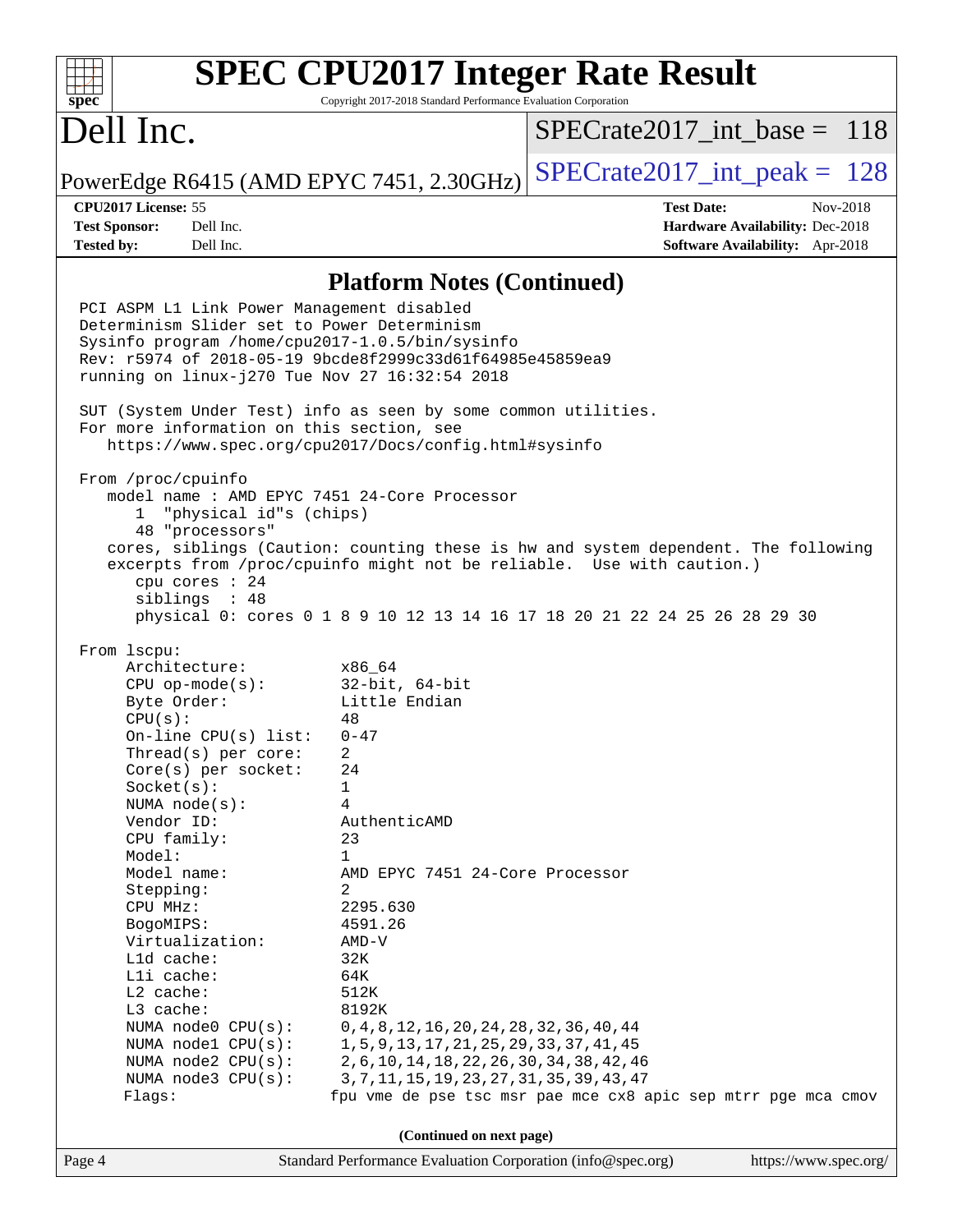| <b>SPEC CPU2017 Integer Rate Result</b>                                                                                                                                                                                                                                                                                                                                                                                                                                                                                                                                                                                                                                                                                                                                                                                                                                                                                                                                                                                                                                                                                                                                                                                                                                                                                                                                                                                                                                                                                                                                                                                                  |                                                                           |
|------------------------------------------------------------------------------------------------------------------------------------------------------------------------------------------------------------------------------------------------------------------------------------------------------------------------------------------------------------------------------------------------------------------------------------------------------------------------------------------------------------------------------------------------------------------------------------------------------------------------------------------------------------------------------------------------------------------------------------------------------------------------------------------------------------------------------------------------------------------------------------------------------------------------------------------------------------------------------------------------------------------------------------------------------------------------------------------------------------------------------------------------------------------------------------------------------------------------------------------------------------------------------------------------------------------------------------------------------------------------------------------------------------------------------------------------------------------------------------------------------------------------------------------------------------------------------------------------------------------------------------------|---------------------------------------------------------------------------|
| spec<br>Copyright 2017-2018 Standard Performance Evaluation Corporation                                                                                                                                                                                                                                                                                                                                                                                                                                                                                                                                                                                                                                                                                                                                                                                                                                                                                                                                                                                                                                                                                                                                                                                                                                                                                                                                                                                                                                                                                                                                                                  |                                                                           |
| Dell Inc.                                                                                                                                                                                                                                                                                                                                                                                                                                                                                                                                                                                                                                                                                                                                                                                                                                                                                                                                                                                                                                                                                                                                                                                                                                                                                                                                                                                                                                                                                                                                                                                                                                | $SPECrate2017$ int base = 118                                             |
| PowerEdge R6415 (AMD EPYC 7451, 2.30GHz)                                                                                                                                                                                                                                                                                                                                                                                                                                                                                                                                                                                                                                                                                                                                                                                                                                                                                                                                                                                                                                                                                                                                                                                                                                                                                                                                                                                                                                                                                                                                                                                                 | $SPECrate2017\_int\_peak = 128$                                           |
| CPU2017 License: 55                                                                                                                                                                                                                                                                                                                                                                                                                                                                                                                                                                                                                                                                                                                                                                                                                                                                                                                                                                                                                                                                                                                                                                                                                                                                                                                                                                                                                                                                                                                                                                                                                      | <b>Test Date:</b><br>Nov-2018                                             |
| <b>Test Sponsor:</b><br>Dell Inc.<br>Tested by:<br>Dell Inc.                                                                                                                                                                                                                                                                                                                                                                                                                                                                                                                                                                                                                                                                                                                                                                                                                                                                                                                                                                                                                                                                                                                                                                                                                                                                                                                                                                                                                                                                                                                                                                             | Hardware Availability: Dec-2018<br><b>Software Availability:</b> Apr-2018 |
| <b>Platform Notes (Continued)</b>                                                                                                                                                                                                                                                                                                                                                                                                                                                                                                                                                                                                                                                                                                                                                                                                                                                                                                                                                                                                                                                                                                                                                                                                                                                                                                                                                                                                                                                                                                                                                                                                        |                                                                           |
| pat pse36 clflush mmx fxsr sse sse2 ht syscall nx mmxext fxsr_opt pdpe1gb rdtscp lm<br>constant_tsc rep_good nopl nonstop_tsc extd_apicid amd_dcm aperfmperf eagerfpu pni<br>pclmulqdq monitor ssse3 fma cx16 sse4_1 sse4_2 movbe popcnt aes xsave avx f16c<br>rdrand lahf_lm cmp_legacy svm extapic cr8_legacy abm sse4a misalignsse 3dnowprefetch<br>osvw skinit wdt tce topoext perfctr_core perfctr_nb bpext perfctr_12 mwaitx arat cpb<br>hw_pstate retpoline retpoline_amd npt lbrv svm_lock nrip_save tsc_scale vmcb_clean<br>flushbyasid decodeassists pausefilter pfthreshold vmmcall avic fsgsbase bmil avx2<br>smep bmi2 rdseed adx smap clflushopt sha_ni xsaveopt xsavec xgetbvl clzero irperf<br>ibpb overflow_recov succor smca<br>/proc/cpuinfo cache data<br>cache size : 512 KB<br>From numactl --hardware WARNING: a numactl 'node' might or might not correspond to a<br>physical chip.<br>$available: 4 nodes (0-3)$<br>node 0 cpus: 0 4 8 12 16 20 24 28 32 36 40 44<br>node 0 size: 128621 MB<br>node 0 free: 128458 MB<br>node 1 cpus: 1 5 9 13 17 21 25 29 33 37 41 45<br>node 1 size: 129018 MB<br>node 1 free: 128869 MB<br>node 2 cpus: 2 6 10 14 18 22 26 30 34 38 42 46<br>node 2 size: 129018 MB<br>node 2 free: 128833 MB<br>node 3 cpus: 3 7 11 15 19 23 27 31 35 39 43 47<br>node 3 size: 129017 MB<br>node 3 free: 128860 MB<br>node distances:<br>$\overline{0}$<br>$\mathbf{1}$<br>2<br>node<br>-3<br>0:<br>16 16 16<br>10<br>1: 16 10 16 16<br>2:16<br>16 10 16<br>3:<br>16 16<br>16<br>10<br>From /proc/meminfo<br>MemTotal:<br>528052476 kB<br>HugePages_Total:<br>0<br>Hugepagesize:<br>2048 kB |                                                                           |
| /usr/bin/lsb_release -d<br>SUSE Linux Enterprise Server 12 SP3                                                                                                                                                                                                                                                                                                                                                                                                                                                                                                                                                                                                                                                                                                                                                                                                                                                                                                                                                                                                                                                                                                                                                                                                                                                                                                                                                                                                                                                                                                                                                                           |                                                                           |
| From /etc/*release* /etc/*version*<br>SuSE-release:<br>SUSE Linux Enterprise Server 12 (x86_64)<br>$VERSION = 12$                                                                                                                                                                                                                                                                                                                                                                                                                                                                                                                                                                                                                                                                                                                                                                                                                                                                                                                                                                                                                                                                                                                                                                                                                                                                                                                                                                                                                                                                                                                        |                                                                           |
| (Continued on next page)                                                                                                                                                                                                                                                                                                                                                                                                                                                                                                                                                                                                                                                                                                                                                                                                                                                                                                                                                                                                                                                                                                                                                                                                                                                                                                                                                                                                                                                                                                                                                                                                                 |                                                                           |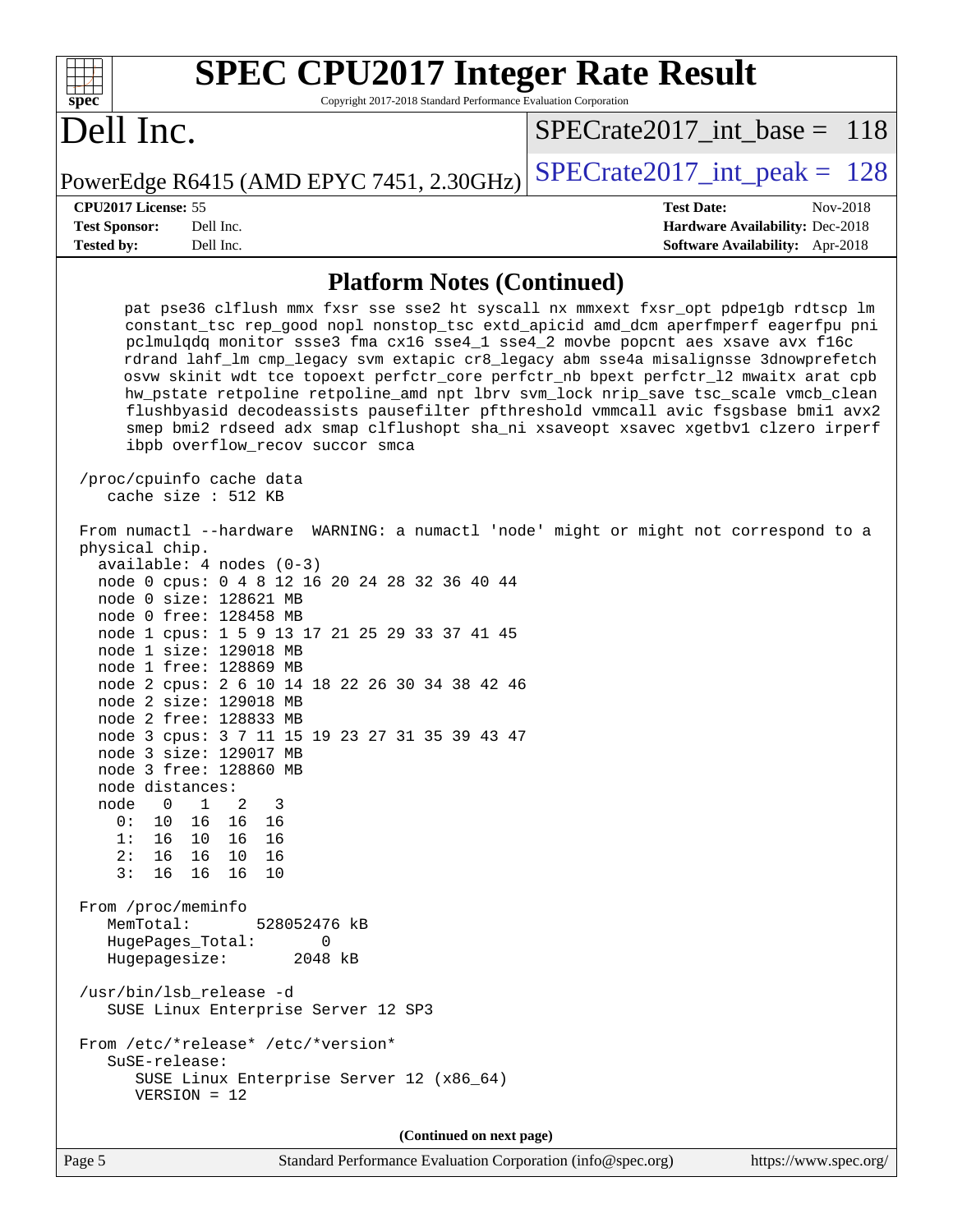| <b>SPEC CPU2017 Integer Rate Result</b><br>spec<br>Copyright 2017-2018 Standard Performance Evaluation Corporation                                                                                                                                                                                                                                                                |                                 |
|-----------------------------------------------------------------------------------------------------------------------------------------------------------------------------------------------------------------------------------------------------------------------------------------------------------------------------------------------------------------------------------|---------------------------------|
| Dell Inc.                                                                                                                                                                                                                                                                                                                                                                         | $SPECrate2017\_int\_base = 118$ |
| PowerEdge R6415 (AMD EPYC 7451, 2.30GHz)                                                                                                                                                                                                                                                                                                                                          | $SPECrate2017\_int\_peak = 128$ |
| CPU2017 License: 55                                                                                                                                                                                                                                                                                                                                                               | <b>Test Date:</b><br>Nov-2018   |
| <b>Test Sponsor:</b><br>Dell Inc.                                                                                                                                                                                                                                                                                                                                                 | Hardware Availability: Dec-2018 |
| <b>Tested by:</b><br>Dell Inc.                                                                                                                                                                                                                                                                                                                                                    | Software Availability: Apr-2018 |
| <b>Platform Notes (Continued)</b>                                                                                                                                                                                                                                                                                                                                                 |                                 |
| PATCHLEVEL = 3                                                                                                                                                                                                                                                                                                                                                                    |                                 |
| # This file is deprecated and will be removed in a future service pack or release.                                                                                                                                                                                                                                                                                                |                                 |
| # Please check /etc/os-release for details about this release.<br>os-release:                                                                                                                                                                                                                                                                                                     |                                 |
| NAME="SLES"                                                                                                                                                                                                                                                                                                                                                                       |                                 |
| VERSION="12-SP3"                                                                                                                                                                                                                                                                                                                                                                  |                                 |
| VERSION ID="12.3"                                                                                                                                                                                                                                                                                                                                                                 |                                 |
| PRETTY_NAME="SUSE Linux Enterprise Server 12 SP3"<br>ID="sles"                                                                                                                                                                                                                                                                                                                    |                                 |
| $ANSI$ _COLOR=" $0:32$ "                                                                                                                                                                                                                                                                                                                                                          |                                 |
| CPE_NAME="cpe:/o:suse:sles:12:sp3"                                                                                                                                                                                                                                                                                                                                                |                                 |
|                                                                                                                                                                                                                                                                                                                                                                                   |                                 |
| uname $-a$ :<br>Linux linux-j270 4.4.126-94.22-default #1 SMP Wed Apr 11 07:45:03 UTC 2018 (9649989)                                                                                                                                                                                                                                                                              |                                 |
| x86_64 x86_64 x86_64 GNU/Linux                                                                                                                                                                                                                                                                                                                                                    |                                 |
|                                                                                                                                                                                                                                                                                                                                                                                   |                                 |
| Kernel self-reported vulnerability status:                                                                                                                                                                                                                                                                                                                                        |                                 |
| CVE-2017-5754 (Meltdown):<br>Not affected<br>CVE-2017-5753 (Spectre variant 1): Mitigation: __user pointer sanitization<br>CVE-2017-5715 (Spectre variant 2): Mitigation: Full AMD retpoline + IBPB                                                                                                                                                                               |                                 |
| run-level 3 Nov 27 16:31                                                                                                                                                                                                                                                                                                                                                          |                                 |
| SPEC is set to: /home/cpu2017-1.0.5                                                                                                                                                                                                                                                                                                                                               |                                 |
| Type Size Used Avail Use% Mounted on<br>Filesystem                                                                                                                                                                                                                                                                                                                                |                                 |
| $/\text{dev/sda4}$<br>xfs<br>405G<br>16G 389G<br>4% /home                                                                                                                                                                                                                                                                                                                         |                                 |
| Additional information from dmidecode follows. WARNING: Use caution when you interpret<br>this section. The 'dmidecode' program reads system data which is "intended to allow<br>hardware to be accurately determined", but the intent may not be met, as there are<br>frequent changes to hardware, firmware, and the "DMTF SMBIOS" standard.<br>BIOS Dell Inc. 1.6.7 10/29/2018 |                                 |
| Memory:<br>8x 80CE863280CE M386A8K40BM2-CTD 64 GB 4 rank 2666<br>8x Not Specified Not Specified                                                                                                                                                                                                                                                                                   |                                 |
| (End of data from sysinfo program)                                                                                                                                                                                                                                                                                                                                                |                                 |
| <b>Compiler Version Notes</b>                                                                                                                                                                                                                                                                                                                                                     |                                 |
| 502.gcc_r(peak)<br>CC.                                                                                                                                                                                                                                                                                                                                                            |                                 |
| AOCC.LLVM.4.0.0.B35.2017_04_26 clang version 4.0.0 (CLANG:) (based on LLVM<br>AOCC.LLVM.4.0.0.B35.2017_04_26)                                                                                                                                                                                                                                                                     |                                 |
| (Continued on next page)                                                                                                                                                                                                                                                                                                                                                          |                                 |

Page 6 Standard Performance Evaluation Corporation [\(info@spec.org\)](mailto:info@spec.org) <https://www.spec.org/>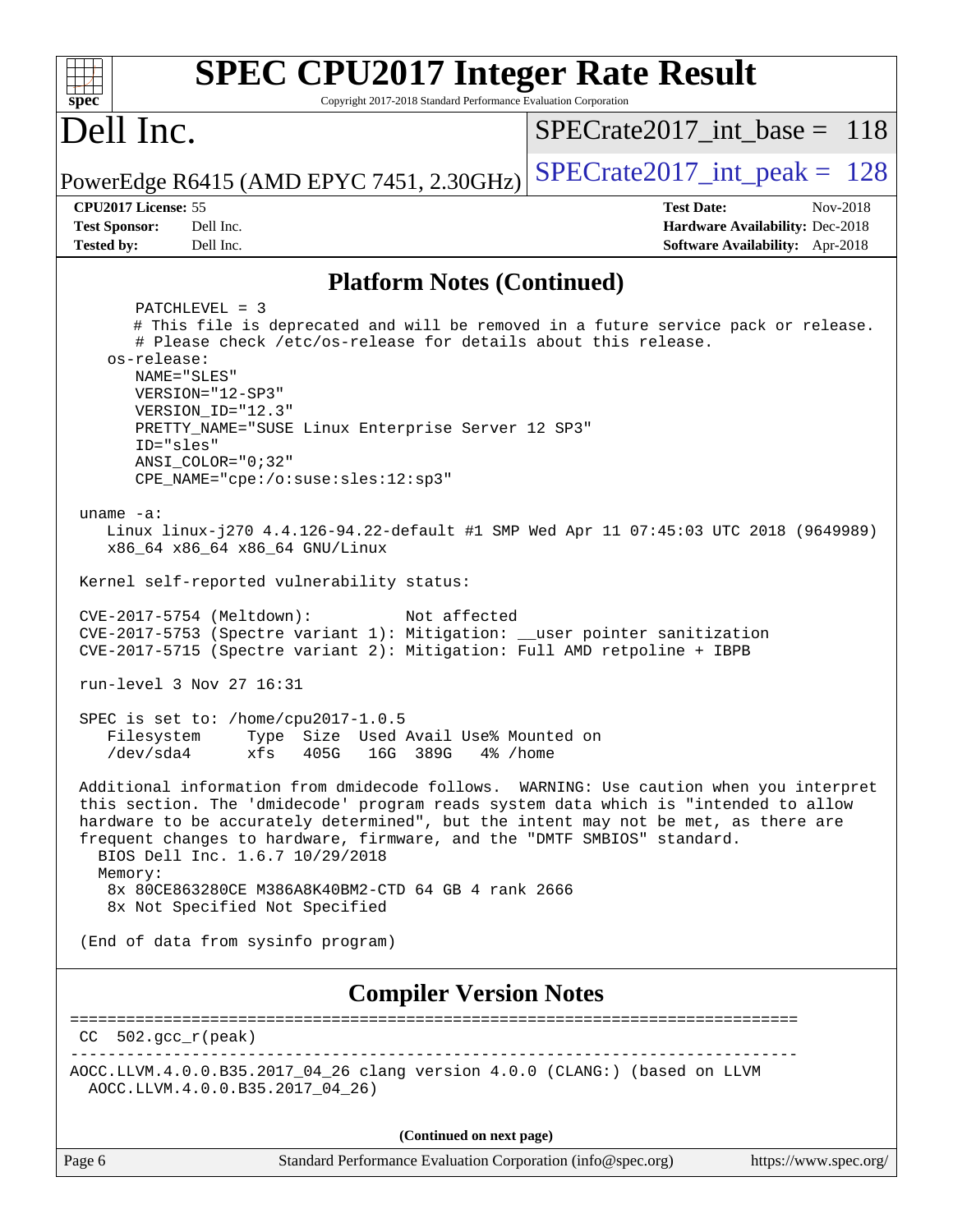| <b>SPEC CPU2017 Integer Rate Result</b>                         |  |
|-----------------------------------------------------------------|--|
| Copyright 2017-2018 Standard Performance Evaluation Corporation |  |
|                                                                 |  |

## Dell Inc.

**[spec](http://www.spec.org/)**

[SPECrate2017\\_int\\_base =](http://www.spec.org/auto/cpu2017/Docs/result-fields.html#SPECrate2017intbase) 118

PowerEdge R6415 (AMD EPYC 7451, 2.30GHz) [SPECrate2017\\_int\\_peak =](http://www.spec.org/auto/cpu2017/Docs/result-fields.html#SPECrate2017intpeak)  $128$ 

**[CPU2017 License:](http://www.spec.org/auto/cpu2017/Docs/result-fields.html#CPU2017License)** 55 **[Test Date:](http://www.spec.org/auto/cpu2017/Docs/result-fields.html#TestDate)** Nov-2018 **[Test Sponsor:](http://www.spec.org/auto/cpu2017/Docs/result-fields.html#TestSponsor)** Dell Inc. **[Hardware Availability:](http://www.spec.org/auto/cpu2017/Docs/result-fields.html#HardwareAvailability)** Dec-2018 **[Tested by:](http://www.spec.org/auto/cpu2017/Docs/result-fields.html#Testedby)** Dell Inc. **[Software Availability:](http://www.spec.org/auto/cpu2017/Docs/result-fields.html#SoftwareAvailability)** Apr-2018

### **[Compiler Version Notes \(Continued\)](http://www.spec.org/auto/cpu2017/Docs/result-fields.html#CompilerVersionNotes)**

| (Continued on next page)                                                                                                                                                                                                             |
|--------------------------------------------------------------------------------------------------------------------------------------------------------------------------------------------------------------------------------------|
| AOCC.LLVM.4.0.0.B35.2017_04_26 clang version 4.0.0 (CLANG:) (based on LLVM<br>AOCC.LLVM.4.0.0.B35.2017_04_26)<br>Target: x86_64-unknown-linux-gnu<br>Thread model: posix<br>InstalledDir: /root/work/compilers/AOCC-1.0-Compiler/bin |
| $500. perlbench_r (peak) 525.x264_r (peak)$<br>CC.                                                                                                                                                                                   |
| InstalledDir: /root/work/compilers/AOCC-1.0-Compiler/bin                                                                                                                                                                             |
| AOCC.LLVM.4.0.0.B35.2017_04_26 clang version 4.0.0 (CLANG:) (based on LLVM<br>AOCC.LLVM.4.0.0.B35.2017_04_26)<br>Target: x86_64-unknown-linux-gnu<br>Thread model: posix                                                             |
| CXXC 520.omnetpp_r(base, peak) 523.xalancbmk_r(base) 531.deepsjeng_r(base,<br>peak) 541.leela_r(base)<br>--------------------------                                                                                                  |
| AOCC.LLVM.4.0.0.B35.2017_04_26 clang version 4.0.0 (CLANG:) (based on LLVM<br>AOCC.LLVM.4.0.0.B35.2017_04_26)<br>Target: x86_64-unknown-linux-gnu<br>Thread model: posix<br>InstalledDir: /root/work/compilers/AOCC-1.0-Compiler/bin |
| 500.perlbench_r(base) 502.gcc_r(base) 505.mcf_r(base, peak)<br>CC.<br>525.x264_r(base) 557.xz_r(base, peak)                                                                                                                          |
| AOCC.LLVM.4.0.0.B35.2017_04_26 clang version 4.0.0 (CLANG:) (based on LLVM<br>AOCC.LLVM.4.0.0.B35.2017 04 26)<br>Target: i386-unknown-linux-gnu<br>Thread model: posix<br>InstalledDir: /root/work/compilers/AOCC-1.0-Compiler/bin   |
| CXXC 523.xalancbmk_r(peak)                                                                                                                                                                                                           |
| Target: i386-unknown-linux-gnu<br>Thread model: posix<br>InstalledDir: /root/work/compilers/AOCC-1.0-Compiler/bin                                                                                                                    |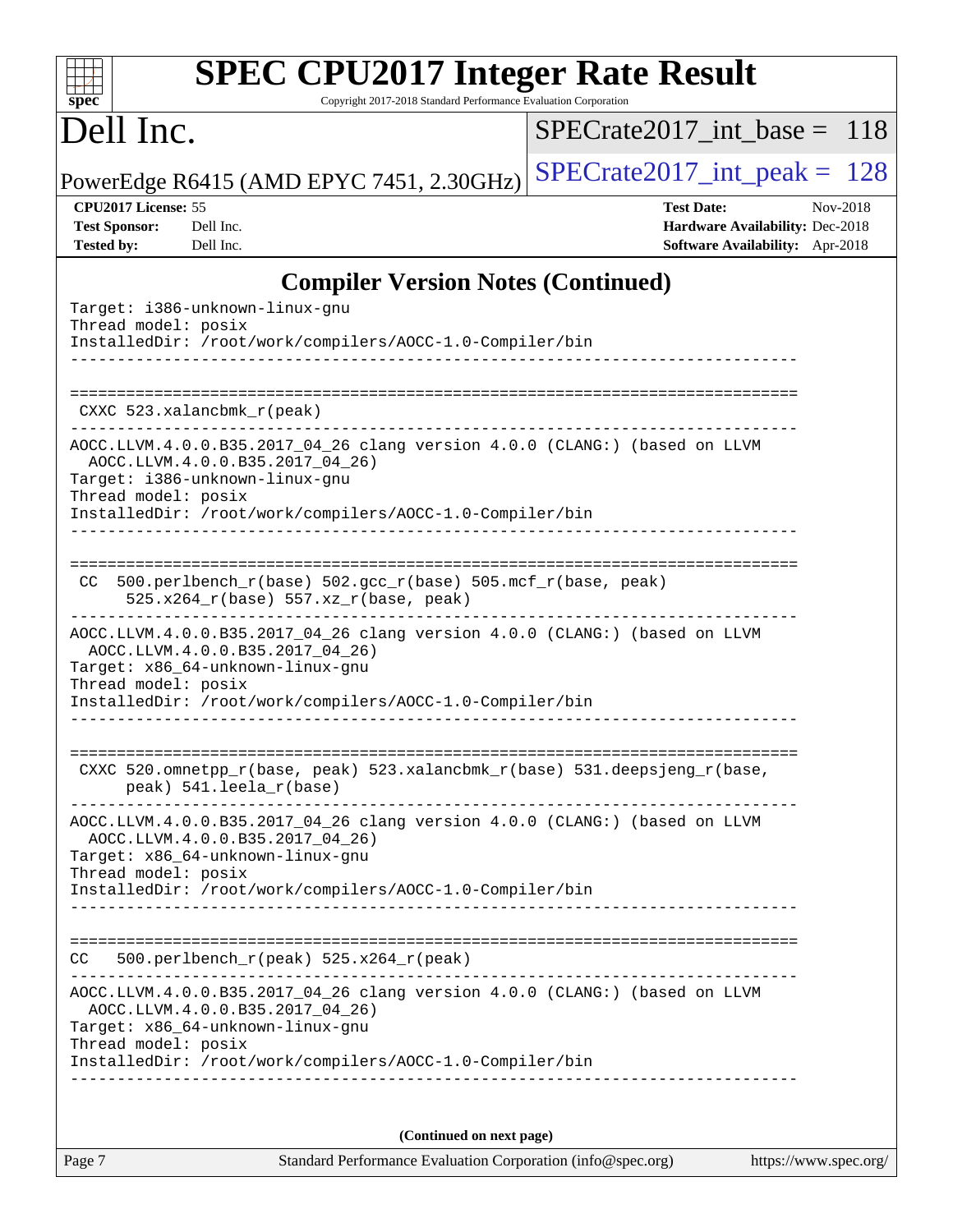#### $\pm$   $\mu$ **[spec](http://www.spec.org/)**

## **[SPEC CPU2017 Integer Rate Result](http://www.spec.org/auto/cpu2017/Docs/result-fields.html#SPECCPU2017IntegerRateResult)**

Copyright 2017-2018 Standard Performance Evaluation Corporation

## Dell Inc.

[SPECrate2017\\_int\\_base =](http://www.spec.org/auto/cpu2017/Docs/result-fields.html#SPECrate2017intbase) 118

PowerEdge R6415 (AMD EPYC 7451, 2.30GHz)  $\left|$  [SPECrate2017\\_int\\_peak =](http://www.spec.org/auto/cpu2017/Docs/result-fields.html#SPECrate2017intpeak) 128

#### **[CPU2017 License:](http://www.spec.org/auto/cpu2017/Docs/result-fields.html#CPU2017License)** 55 **[Test Date:](http://www.spec.org/auto/cpu2017/Docs/result-fields.html#TestDate)** Nov-2018

| <b>Test Sponsor:</b> | Dell In |
|----------------------|---------|
| <b>Tested by:</b>    | Dell In |

**[Test Sponsor:](http://www.spec.org/auto/cpu2017/Docs/result-fields.html#TestSponsor)** Decree Sponsor: **[Hardware Availability:](http://www.spec.org/auto/cpu2017/Docs/result-fields.html#HardwareAvailability)** Dec-2018 **[Tested by:](http://www.spec.org/auto/cpu2017/Docs/result-fields.html#Testedby) [Software Availability:](http://www.spec.org/auto/cpu2017/Docs/result-fields.html#SoftwareAvailability)** Apr-2018

### **[Compiler Version Notes \(Continued\)](http://www.spec.org/auto/cpu2017/Docs/result-fields.html#CompilerVersionNotes)**

============================================================================== CXXC 541.leela\_r(peak) ------------------------------------------------------------------------------ AOCC.LLVM.4.0.0.B35.2017\_04\_26 clang version 4.0.0 (CLANG:) (based on LLVM AOCC.LLVM.4.0.0.B35.2017\_04\_26) Target: x86\_64-unknown-linux-gnu Thread model: posix InstalledDir: /root/work/compilers/AOCC-1.0-Compiler/bin ------------------------------------------------------------------------------ ============================================================================== FC 548.exchange2\_r(base, peak) GNU Fortran (GCC) 4.8.2 Copyright (C) 2013 Free Software Foundation, Inc. GNU Fortran comes with NO WARRANTY, to the extent permitted by law. You may redistribute copies of GNU Fortran under the terms of the GNU General Public License. For more information about these matters, see the file named COPYING ------------------------------------------------------------------------------

## **[Base Compiler Invocation](http://www.spec.org/auto/cpu2017/Docs/result-fields.html#BaseCompilerInvocation)**

[C benchmarks](http://www.spec.org/auto/cpu2017/Docs/result-fields.html#Cbenchmarks): [clang](http://www.spec.org/cpu2017/results/res2018q4/cpu2017-20181210-10205.flags.html#user_CCbase_Fclang3_a68b77bfed473bd9cdd22529af008e8306c2e3948617c8991604c1a2000ee4a73ef90dd8bc793e105fe4165a625d26dacbda4708d828ad19048918c071b363ec)

[C++ benchmarks:](http://www.spec.org/auto/cpu2017/Docs/result-fields.html#CXXbenchmarks) [clang++](http://www.spec.org/cpu2017/results/res2018q4/cpu2017-20181210-10205.flags.html#user_CXXbase_Fclang3_57a48582e5be507d19b2527b3e7d4f85d9b8669ffc9a8a0dbb9bcf949a918a58bbab411e0c4d14a3922022a3e425a90db94042683824c1806feff4324ca1000d)

[Fortran benchmarks](http://www.spec.org/auto/cpu2017/Docs/result-fields.html#Fortranbenchmarks): [clang](http://www.spec.org/cpu2017/results/res2018q4/cpu2017-20181210-10205.flags.html#user_FCbase_Fclang3_a68b77bfed473bd9cdd22529af008e8306c2e3948617c8991604c1a2000ee4a73ef90dd8bc793e105fe4165a625d26dacbda4708d828ad19048918c071b363ec) [gfortran](http://www.spec.org/cpu2017/results/res2018q4/cpu2017-20181210-10205.flags.html#user_FCbase_aocc-gfortran_128c91a56d61ddb07404721e65b8f9498c31a443dacbd3b7f212891090eca86e2d099b520f75b99e9e8ac4fdec01f4d15f0b65e47123ec4c42b0759045731a1f)

## **[Base Portability Flags](http://www.spec.org/auto/cpu2017/Docs/result-fields.html#BasePortabilityFlags)**

 500.perlbench\_r: [-DSPEC\\_LINUX\\_X64](http://www.spec.org/cpu2017/results/res2018q4/cpu2017-20181210-10205.flags.html#b500.perlbench_r_basePORTABILITY_DSPEC_LINUX_X64) [-DSPEC\\_LP64](http://www.spec.org/cpu2017/results/res2018q4/cpu2017-20181210-10205.flags.html#b500.perlbench_r_baseEXTRA_PORTABILITY_DSPEC_LP64) 502.gcc\_r: [-DSPEC\\_LP64](http://www.spec.org/cpu2017/results/res2018q4/cpu2017-20181210-10205.flags.html#suite_baseEXTRA_PORTABILITY502_gcc_r_DSPEC_LP64) 505.mcf\_r: [-DSPEC\\_LP64](http://www.spec.org/cpu2017/results/res2018q4/cpu2017-20181210-10205.flags.html#suite_baseEXTRA_PORTABILITY505_mcf_r_DSPEC_LP64) 520.omnetpp\_r: [-DSPEC\\_LP64](http://www.spec.org/cpu2017/results/res2018q4/cpu2017-20181210-10205.flags.html#suite_baseEXTRA_PORTABILITY520_omnetpp_r_DSPEC_LP64) 523.xalancbmk\_r: [-DSPEC\\_LINUX](http://www.spec.org/cpu2017/results/res2018q4/cpu2017-20181210-10205.flags.html#b523.xalancbmk_r_basePORTABILITY_DSPEC_LINUX) [-DSPEC\\_LP64](http://www.spec.org/cpu2017/results/res2018q4/cpu2017-20181210-10205.flags.html#suite_baseEXTRA_PORTABILITY523_xalancbmk_r_DSPEC_LP64) 525.x264\_r: [-DSPEC\\_LP64](http://www.spec.org/cpu2017/results/res2018q4/cpu2017-20181210-10205.flags.html#suite_baseEXTRA_PORTABILITY525_x264_r_DSPEC_LP64) 531.deepsjeng\_r: [-DSPEC\\_LP64](http://www.spec.org/cpu2017/results/res2018q4/cpu2017-20181210-10205.flags.html#suite_baseEXTRA_PORTABILITY531_deepsjeng_r_DSPEC_LP64) 541.leela\_r: [-DSPEC\\_LP64](http://www.spec.org/cpu2017/results/res2018q4/cpu2017-20181210-10205.flags.html#suite_baseEXTRA_PORTABILITY541_leela_r_DSPEC_LP64) 548.exchange2\_r: [-DSPEC\\_LP64](http://www.spec.org/cpu2017/results/res2018q4/cpu2017-20181210-10205.flags.html#suite_baseEXTRA_PORTABILITY548_exchange2_r_DSPEC_LP64)

**(Continued on next page)**

Page 8 Standard Performance Evaluation Corporation [\(info@spec.org\)](mailto:info@spec.org) <https://www.spec.org/>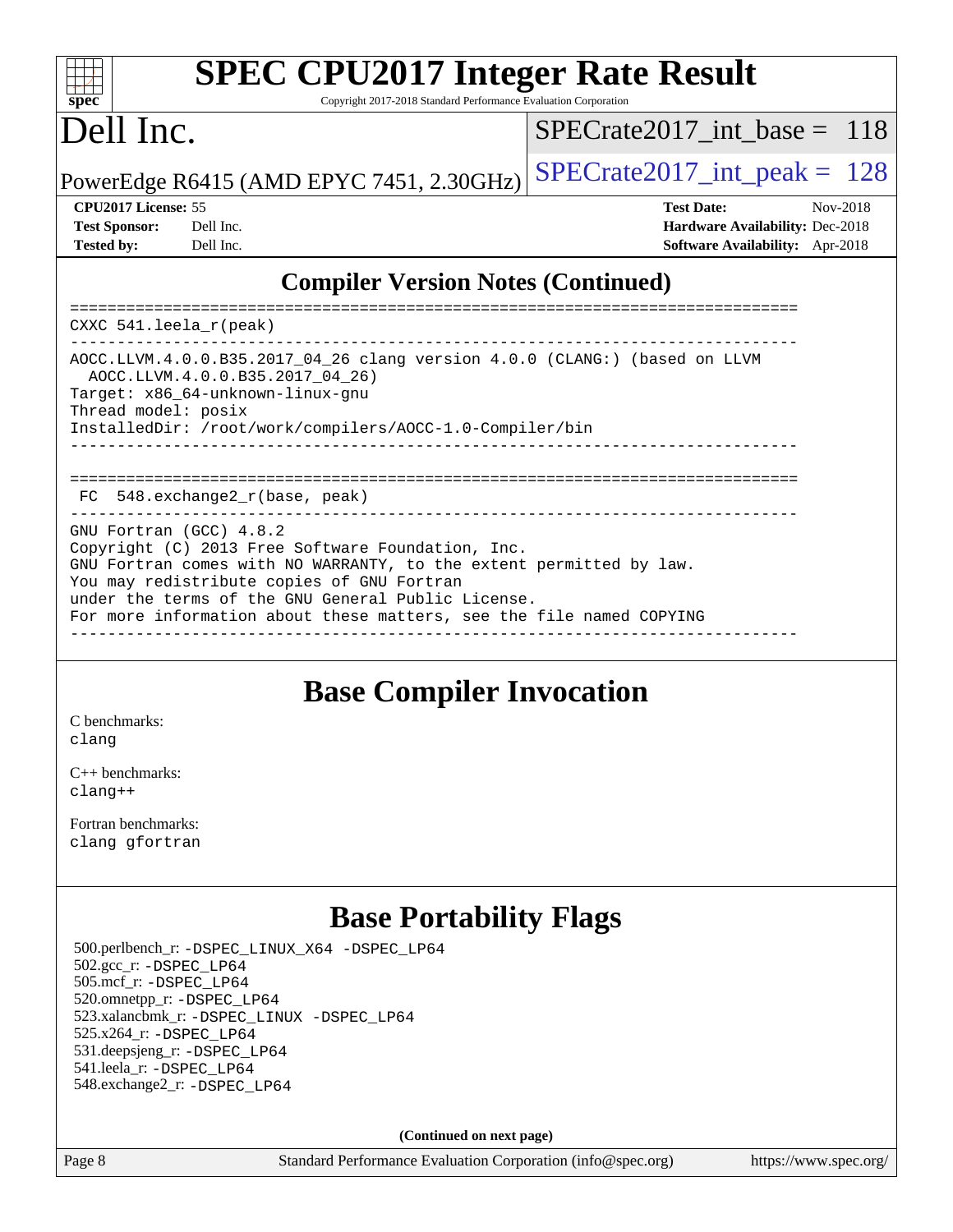# **[SPEC CPU2017 Integer Rate Result](http://www.spec.org/auto/cpu2017/Docs/result-fields.html#SPECCPU2017IntegerRateResult)**

Copyright 2017-2018 Standard Performance Evaluation Corporation

## Dell Inc.

**[spec](http://www.spec.org/)**

 $+\ +$ 

[SPECrate2017\\_int\\_base =](http://www.spec.org/auto/cpu2017/Docs/result-fields.html#SPECrate2017intbase) 118

PowerEdge R6415 (AMD EPYC 7451, 2.30GHz)  $\left|$  [SPECrate2017\\_int\\_peak =](http://www.spec.org/auto/cpu2017/Docs/result-fields.html#SPECrate2017intpeak) 128

**[CPU2017 License:](http://www.spec.org/auto/cpu2017/Docs/result-fields.html#CPU2017License)** 55 **[Test Date:](http://www.spec.org/auto/cpu2017/Docs/result-fields.html#TestDate)** Nov-2018 **[Test Sponsor:](http://www.spec.org/auto/cpu2017/Docs/result-fields.html#TestSponsor)** Dell Inc. **[Hardware Availability:](http://www.spec.org/auto/cpu2017/Docs/result-fields.html#HardwareAvailability)** Dec-2018 **[Tested by:](http://www.spec.org/auto/cpu2017/Docs/result-fields.html#Testedby)** Dell Inc. **[Software Availability:](http://www.spec.org/auto/cpu2017/Docs/result-fields.html#SoftwareAvailability)** Apr-2018

## **[Base Portability Flags \(Continued\)](http://www.spec.org/auto/cpu2017/Docs/result-fields.html#BasePortabilityFlags)**

557.xz\_r: [-DSPEC\\_LP64](http://www.spec.org/cpu2017/results/res2018q4/cpu2017-20181210-10205.flags.html#suite_baseEXTRA_PORTABILITY557_xz_r_DSPEC_LP64)

## **[Base Optimization Flags](http://www.spec.org/auto/cpu2017/Docs/result-fields.html#BaseOptimizationFlags)**

[C benchmarks](http://www.spec.org/auto/cpu2017/Docs/result-fields.html#Cbenchmarks):

[-flto](http://www.spec.org/cpu2017/results/res2018q4/cpu2017-20181210-10205.flags.html#user_CCbase_lto) [-Wl,-plugin-opt=-merge-constant](http://www.spec.org/cpu2017/results/res2018q4/cpu2017-20181210-10205.flags.html#user_CCbase_F-merge-constant_1d79771b5442061d9c8e05556c6b0c655e6c9e66f8c6936b0129d434b6acd2b1cf1b7cd2540d1570ff636111b08a6bc36e2e61fc34531f8ef7c1a34c57be1dbb) [-Wl,-plugin-opt=-lsr-in-nested-loop](http://www.spec.org/cpu2017/results/res2018q4/cpu2017-20181210-10205.flags.html#user_CCbase_lsr-in-nested-loop_1cff93fd95162f5e77640b5271e8bed680fb62b4a8d96fb8ab217ff3244646f1fbb342e31af83c263403bbf5249c7dc7732d5c86c3eab4cc8d32dcb7a6f33ca0) [-Wl,-plugin-opt=-disable-vect-cmp](http://www.spec.org/cpu2017/results/res2018q4/cpu2017-20181210-10205.flags.html#user_CCbase_disable-vect-cmp_1056b9a09b8ddc126e023b5f99ae33179ef568835465af9b7adeacf4b6480ff575c8aee439265bcfbcbf086f33f2fa5cca2bc4cf52b64c0cd2e10f6503cba02d) [-O3](http://www.spec.org/cpu2017/results/res2018q4/cpu2017-20181210-10205.flags.html#user_CCbase_F-O3) [-ffast-math](http://www.spec.org/cpu2017/results/res2018q4/cpu2017-20181210-10205.flags.html#user_CCbase_F-aocc-ffast-math_78dd175de6534c2005829757b9b0f2878e57b067cce6f7c443b2250ac68890960e2e1b320ca04b81ff7c62c6f87870ed05f06baf7875eea2990d38e3b73c71f1) [-march=znver1](http://www.spec.org/cpu2017/results/res2018q4/cpu2017-20181210-10205.flags.html#user_CCbase_F-march) [-fstruct-layout=2](http://www.spec.org/cpu2017/results/res2018q4/cpu2017-20181210-10205.flags.html#user_CCbase_F-fstruct-layout_a05ec02e17cdf7fe0c3950a6b005251b2b1e5e67af2b5298cf72714730c3d59ba290e75546b10aa22dac074c15ceaca36ae22c62cb51bcb2fbdc9dc4e7e222c4) [-mllvm -unroll-threshold=100](http://www.spec.org/cpu2017/results/res2018q4/cpu2017-20181210-10205.flags.html#user_CCbase_F-unroll-threshold_2755d0c78138845d361fa1543e3a063fffa198df9b3edf0cfb856bbc88a81e1769b12ac7a550c5d35197be55360db1a3f95a8d1304df999456cabf5120c45168) [-fremap-arrays](http://www.spec.org/cpu2017/results/res2018q4/cpu2017-20181210-10205.flags.html#user_CCbase_F-fremap-arrays) [-mno-avx2](http://www.spec.org/cpu2017/results/res2018q4/cpu2017-20181210-10205.flags.html#user_CCbase_F-mno-avx2) [-mllvm -inline-threshold=1000](http://www.spec.org/cpu2017/results/res2018q4/cpu2017-20181210-10205.flags.html#user_CCbase_inline-threshold_b7832241b0a6397e4ecdbaf0eb7defdc10f885c2a282fa3240fdc99844d543fda39cf8a4a9dccf68cf19b5438ac3b455264f478df15da0f4988afa40d8243bab) [-mllvm -disable-vect-cmp](http://www.spec.org/cpu2017/results/res2018q4/cpu2017-20181210-10205.flags.html#user_CCbase_disable-vect-cmp_d995c9eb800469498c6893dc847c54c903d59847b18cb2ac22011b9af7010c96d2d48d3c6b41246fe86945001509aa4dc528afb61cb238fd3b256a31781ea0cf) [-z muldefs](http://www.spec.org/cpu2017/results/res2018q4/cpu2017-20181210-10205.flags.html#user_CCbase_F-z-muldefs) [-ljemalloc](http://www.spec.org/cpu2017/results/res2018q4/cpu2017-20181210-10205.flags.html#user_CCbase_jemalloc-lib_d1249b907c500fa1c0672f44f562e3d0f79738ae9e3c4a9c376d49f265a04b9c99b167ecedbf6711b3085be911c67ff61f150a17b3472be731631ba4d0471706)

#### [C++ benchmarks:](http://www.spec.org/auto/cpu2017/Docs/result-fields.html#CXXbenchmarks)

```
-flto -Wl,-plugin-opt=-merge-constant
-Wl,-plugin-opt=-lsr-in-nested-loop -Wl,-plugin-opt=-disable-vect-cmp
-O3 -march=znver1 -mllvm -unroll-threshold=100 -finline-aggressive
-fremap-arrays -mllvm -inline-threshold=1000 -mllvm -disable-vect-cmp
-z muldefs -ljemalloc
```
#### [Fortran benchmarks](http://www.spec.org/auto/cpu2017/Docs/result-fields.html#Fortranbenchmarks):

```
-flto -Wl,-plugin-opt=-merge-constant
-Wl,-plugin-opt=-lsr-in-nested-loop -Wl,-plugin-opt=-disable-vect-cmp
-O3 -mavx -madx -funroll-loops -ffast-math -z muldefs -Ofast
-fdefault-integer-8 -fplugin=dragonegg.so
-fplugin-arg-dragonegg-llvm-option=-lsr-in-nested-loop
-fplugin-arg-dragonegg-llvm-option=-enable-iv-split
-fplugin-arg-dragonegg-llvm-option=-merge-constant
-fplugin-arg-dragonegg-llvm-option=-inline-threshold:1000
-fplugin-arg-dragonegg-llvm-option=-disable-vect-cmp -ljemalloc
-lgfortran -lamdlibm
```
## **[Peak Compiler Invocation](http://www.spec.org/auto/cpu2017/Docs/result-fields.html#PeakCompilerInvocation)**

[C benchmarks](http://www.spec.org/auto/cpu2017/Docs/result-fields.html#Cbenchmarks): [clang](http://www.spec.org/cpu2017/results/res2018q4/cpu2017-20181210-10205.flags.html#user_CCpeak_Fclang3_a68b77bfed473bd9cdd22529af008e8306c2e3948617c8991604c1a2000ee4a73ef90dd8bc793e105fe4165a625d26dacbda4708d828ad19048918c071b363ec)

[C++ benchmarks:](http://www.spec.org/auto/cpu2017/Docs/result-fields.html#CXXbenchmarks) [clang++](http://www.spec.org/cpu2017/results/res2018q4/cpu2017-20181210-10205.flags.html#user_CXXpeak_Fclang3_57a48582e5be507d19b2527b3e7d4f85d9b8669ffc9a8a0dbb9bcf949a918a58bbab411e0c4d14a3922022a3e425a90db94042683824c1806feff4324ca1000d)

[Fortran benchmarks](http://www.spec.org/auto/cpu2017/Docs/result-fields.html#Fortranbenchmarks): [clang](http://www.spec.org/cpu2017/results/res2018q4/cpu2017-20181210-10205.flags.html#user_FCpeak_Fclang3_a68b77bfed473bd9cdd22529af008e8306c2e3948617c8991604c1a2000ee4a73ef90dd8bc793e105fe4165a625d26dacbda4708d828ad19048918c071b363ec) [gfortran](http://www.spec.org/cpu2017/results/res2018q4/cpu2017-20181210-10205.flags.html#user_FCpeak_aocc-gfortran_128c91a56d61ddb07404721e65b8f9498c31a443dacbd3b7f212891090eca86e2d099b520f75b99e9e8ac4fdec01f4d15f0b65e47123ec4c42b0759045731a1f)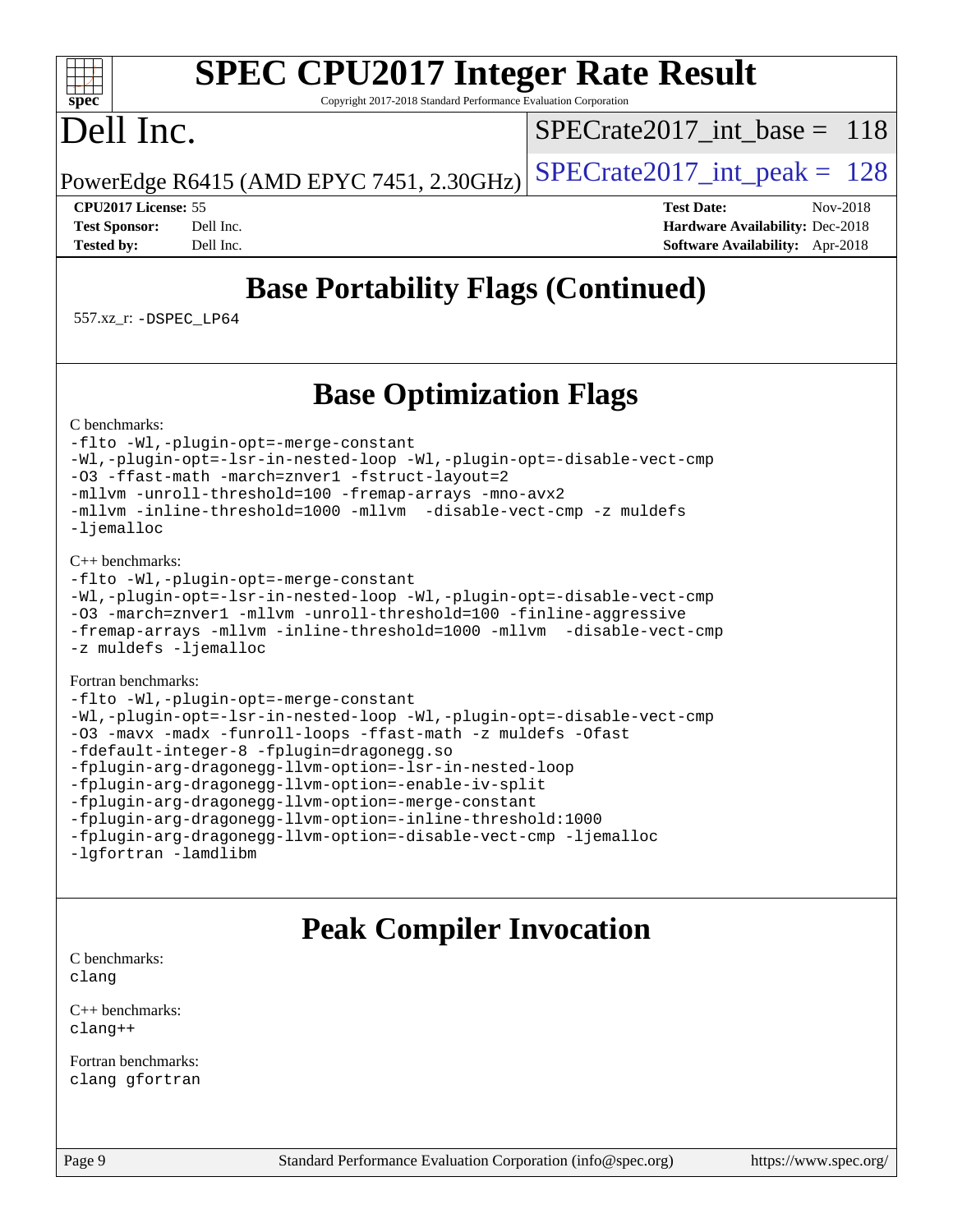#### $+\ +$ **[spec](http://www.spec.org/)**

## **[SPEC CPU2017 Integer Rate Result](http://www.spec.org/auto/cpu2017/Docs/result-fields.html#SPECCPU2017IntegerRateResult)**

Copyright 2017-2018 Standard Performance Evaluation Corporation

## Dell Inc.

[SPECrate2017\\_int\\_base =](http://www.spec.org/auto/cpu2017/Docs/result-fields.html#SPECrate2017intbase) 118

PowerEdge R6415 (AMD EPYC 7451, 2.30GHz)  $\left|$  [SPECrate2017\\_int\\_peak =](http://www.spec.org/auto/cpu2017/Docs/result-fields.html#SPECrate2017intpeak) 128

**[Tested by:](http://www.spec.org/auto/cpu2017/Docs/result-fields.html#Testedby)** Dell Inc. **[Software Availability:](http://www.spec.org/auto/cpu2017/Docs/result-fields.html#SoftwareAvailability)** Apr-2018

**[CPU2017 License:](http://www.spec.org/auto/cpu2017/Docs/result-fields.html#CPU2017License)** 55 **[Test Date:](http://www.spec.org/auto/cpu2017/Docs/result-fields.html#TestDate)** Nov-2018 **[Test Sponsor:](http://www.spec.org/auto/cpu2017/Docs/result-fields.html#TestSponsor)** Dell Inc. **[Hardware Availability:](http://www.spec.org/auto/cpu2017/Docs/result-fields.html#HardwareAvailability)** Dec-2018

## **[Peak Portability Flags](http://www.spec.org/auto/cpu2017/Docs/result-fields.html#PeakPortabilityFlags)**

 500.perlbench\_r: [-DSPEC\\_LINUX\\_X64](http://www.spec.org/cpu2017/results/res2018q4/cpu2017-20181210-10205.flags.html#b500.perlbench_r_peakPORTABILITY_DSPEC_LINUX_X64) [-DSPEC\\_LP64](http://www.spec.org/cpu2017/results/res2018q4/cpu2017-20181210-10205.flags.html#b500.perlbench_r_peakEXTRA_PORTABILITY_DSPEC_LP64) 502.gcc\_r: [-D\\_FILE\\_OFFSET\\_BITS=64](http://www.spec.org/cpu2017/results/res2018q4/cpu2017-20181210-10205.flags.html#user_peakEXTRA_PORTABILITY502_gcc_r_F-D_FILE_OFFSET_BITS_5ae949a99b284ddf4e95728d47cb0843d81b2eb0e18bdfe74bbf0f61d0b064f4bda2f10ea5eb90e1dcab0e84dbc592acfc5018bc955c18609f94ddb8d550002c) 505.mcf\_r: [-DSPEC\\_LP64](http://www.spec.org/cpu2017/results/res2018q4/cpu2017-20181210-10205.flags.html#suite_peakEXTRA_PORTABILITY505_mcf_r_DSPEC_LP64) 520.omnetpp\_r: [-DSPEC\\_LP64](http://www.spec.org/cpu2017/results/res2018q4/cpu2017-20181210-10205.flags.html#suite_peakEXTRA_PORTABILITY520_omnetpp_r_DSPEC_LP64) 523.xalancbmk\_r: [-DSPEC\\_LINUX](http://www.spec.org/cpu2017/results/res2018q4/cpu2017-20181210-10205.flags.html#b523.xalancbmk_r_peakPORTABILITY_DSPEC_LINUX) [-D\\_FILE\\_OFFSET\\_BITS=64](http://www.spec.org/cpu2017/results/res2018q4/cpu2017-20181210-10205.flags.html#user_peakEXTRA_PORTABILITY523_xalancbmk_r_F-D_FILE_OFFSET_BITS_5ae949a99b284ddf4e95728d47cb0843d81b2eb0e18bdfe74bbf0f61d0b064f4bda2f10ea5eb90e1dcab0e84dbc592acfc5018bc955c18609f94ddb8d550002c) 525.x264\_r: [-DSPEC\\_LP64](http://www.spec.org/cpu2017/results/res2018q4/cpu2017-20181210-10205.flags.html#suite_peakEXTRA_PORTABILITY525_x264_r_DSPEC_LP64) 531.deepsjeng\_r: [-DSPEC\\_LP64](http://www.spec.org/cpu2017/results/res2018q4/cpu2017-20181210-10205.flags.html#suite_peakEXTRA_PORTABILITY531_deepsjeng_r_DSPEC_LP64) 541.leela\_r: [-DSPEC\\_LP64](http://www.spec.org/cpu2017/results/res2018q4/cpu2017-20181210-10205.flags.html#suite_peakEXTRA_PORTABILITY541_leela_r_DSPEC_LP64) 548.exchange2\_r: [-DSPEC\\_LP64](http://www.spec.org/cpu2017/results/res2018q4/cpu2017-20181210-10205.flags.html#suite_peakEXTRA_PORTABILITY548_exchange2_r_DSPEC_LP64) 557.xz\_r: [-DSPEC\\_LP64](http://www.spec.org/cpu2017/results/res2018q4/cpu2017-20181210-10205.flags.html#suite_peakEXTRA_PORTABILITY557_xz_r_DSPEC_LP64)

## **[Peak Optimization Flags](http://www.spec.org/auto/cpu2017/Docs/result-fields.html#PeakOptimizationFlags)**

[C benchmarks](http://www.spec.org/auto/cpu2017/Docs/result-fields.html#Cbenchmarks):

```
 500.perlbench_r: -flto -Wl,-plugin-opt=-merge-constant
-Wl,-plugin-opt=-lsr-in-nested-loop
-fprofile-instr-generate(pass 1)
-fprofile-instr-use(pass 2) -Ofast -march=znver1
-fstruct-layout=3 -mllvm -vectorize-memory-aggressively
-mno-avx2 -mllvm -unroll-threshold=100 -fremap-arrays
-mllvm -inline-threshold=1000 -ljemalloc
```
 502.gcc\_r: [-m32](http://www.spec.org/cpu2017/results/res2018q4/cpu2017-20181210-10205.flags.html#user_peakCCLD502_gcc_r_F-m32) [-flto](http://www.spec.org/cpu2017/results/res2018q4/cpu2017-20181210-10205.flags.html#user_peakCOPTIMIZEEXTRA_LDFLAGS502_gcc_r_lto) [-Wl,-plugin-opt=-merge-constant](http://www.spec.org/cpu2017/results/res2018q4/cpu2017-20181210-10205.flags.html#user_peakEXTRA_LDFLAGS502_gcc_r_F-merge-constant_1d79771b5442061d9c8e05556c6b0c655e6c9e66f8c6936b0129d434b6acd2b1cf1b7cd2540d1570ff636111b08a6bc36e2e61fc34531f8ef7c1a34c57be1dbb) [-Wl,-plugin-opt=-lsr-in-nested-loop](http://www.spec.org/cpu2017/results/res2018q4/cpu2017-20181210-10205.flags.html#user_peakEXTRA_LDFLAGS502_gcc_r_lsr-in-nested-loop_1cff93fd95162f5e77640b5271e8bed680fb62b4a8d96fb8ab217ff3244646f1fbb342e31af83c263403bbf5249c7dc7732d5c86c3eab4cc8d32dcb7a6f33ca0) [-Ofast](http://www.spec.org/cpu2017/results/res2018q4/cpu2017-20181210-10205.flags.html#user_peakCOPTIMIZE502_gcc_r_F-aocc-Ofast) [-march=znver1](http://www.spec.org/cpu2017/results/res2018q4/cpu2017-20181210-10205.flags.html#user_peakCOPTIMIZE502_gcc_r_F-march) [-fstruct-layout=3](http://www.spec.org/cpu2017/results/res2018q4/cpu2017-20181210-10205.flags.html#user_peakCOPTIMIZE502_gcc_r_F-fstruct-layout) [-mllvm -vectorize-memory-aggressively](http://www.spec.org/cpu2017/results/res2018q4/cpu2017-20181210-10205.flags.html#user_peakCOPTIMIZE502_gcc_r_vectorize-memory-aggressively_24b72a4417f50ade9e698c5b3bed87ab456cc6fc8ec6439480cb84f36ad6a3975af6e87206dea402e3871a1464ff3d60bc798e0250f330177ba629a260df1857) [-mno-avx2](http://www.spec.org/cpu2017/results/res2018q4/cpu2017-20181210-10205.flags.html#user_peakCOPTIMIZE502_gcc_r_F-mno-avx2) [-mllvm -unroll-threshold=100](http://www.spec.org/cpu2017/results/res2018q4/cpu2017-20181210-10205.flags.html#user_peakCOPTIMIZE502_gcc_r_F-unroll-threshold_2755d0c78138845d361fa1543e3a063fffa198df9b3edf0cfb856bbc88a81e1769b12ac7a550c5d35197be55360db1a3f95a8d1304df999456cabf5120c45168) [-fremap-arrays](http://www.spec.org/cpu2017/results/res2018q4/cpu2017-20181210-10205.flags.html#user_peakCOPTIMIZE502_gcc_r_F-fremap-arrays) [-mllvm -inline-threshold=1000](http://www.spec.org/cpu2017/results/res2018q4/cpu2017-20181210-10205.flags.html#user_peakCOPTIMIZE502_gcc_r_inline-threshold_b7832241b0a6397e4ecdbaf0eb7defdc10f885c2a282fa3240fdc99844d543fda39cf8a4a9dccf68cf19b5438ac3b455264f478df15da0f4988afa40d8243bab) [-fgnu89-inline](http://www.spec.org/cpu2017/results/res2018q4/cpu2017-20181210-10205.flags.html#user_peakEXTRA_COPTIMIZE502_gcc_r_F-fgnu89-inline) [-ljemalloc](http://www.spec.org/cpu2017/results/res2018q4/cpu2017-20181210-10205.flags.html#user_peakEXTRA_LIBS502_gcc_r_jemalloc-lib_d1249b907c500fa1c0672f44f562e3d0f79738ae9e3c4a9c376d49f265a04b9c99b167ecedbf6711b3085be911c67ff61f150a17b3472be731631ba4d0471706)

 505.mcf\_r: [-flto](http://www.spec.org/cpu2017/results/res2018q4/cpu2017-20181210-10205.flags.html#user_peakCOPTIMIZEEXTRA_LDFLAGS505_mcf_r_lto) [-Wl,-plugin-opt=-merge-constant](http://www.spec.org/cpu2017/results/res2018q4/cpu2017-20181210-10205.flags.html#user_peakEXTRA_LDFLAGS505_mcf_r_F-merge-constant_1d79771b5442061d9c8e05556c6b0c655e6c9e66f8c6936b0129d434b6acd2b1cf1b7cd2540d1570ff636111b08a6bc36e2e61fc34531f8ef7c1a34c57be1dbb) [-Wl,-plugin-opt=-lsr-in-nested-loop](http://www.spec.org/cpu2017/results/res2018q4/cpu2017-20181210-10205.flags.html#user_peakEXTRA_LDFLAGS505_mcf_r_lsr-in-nested-loop_1cff93fd95162f5e77640b5271e8bed680fb62b4a8d96fb8ab217ff3244646f1fbb342e31af83c263403bbf5249c7dc7732d5c86c3eab4cc8d32dcb7a6f33ca0) [-Ofast](http://www.spec.org/cpu2017/results/res2018q4/cpu2017-20181210-10205.flags.html#user_peakCOPTIMIZE505_mcf_r_F-aocc-Ofast) [-march=znver1](http://www.spec.org/cpu2017/results/res2018q4/cpu2017-20181210-10205.flags.html#user_peakCOPTIMIZE505_mcf_r_F-march) [-fstruct-layout=3](http://www.spec.org/cpu2017/results/res2018q4/cpu2017-20181210-10205.flags.html#user_peakCOPTIMIZE505_mcf_r_F-fstruct-layout) [-mllvm -vectorize-memory-aggressively](http://www.spec.org/cpu2017/results/res2018q4/cpu2017-20181210-10205.flags.html#user_peakCOPTIMIZE505_mcf_r_vectorize-memory-aggressively_24b72a4417f50ade9e698c5b3bed87ab456cc6fc8ec6439480cb84f36ad6a3975af6e87206dea402e3871a1464ff3d60bc798e0250f330177ba629a260df1857) [-mno-avx2](http://www.spec.org/cpu2017/results/res2018q4/cpu2017-20181210-10205.flags.html#user_peakCOPTIMIZE505_mcf_r_F-mno-avx2) [-mllvm -unroll-threshold=100](http://www.spec.org/cpu2017/results/res2018q4/cpu2017-20181210-10205.flags.html#user_peakCOPTIMIZE505_mcf_r_F-unroll-threshold_2755d0c78138845d361fa1543e3a063fffa198df9b3edf0cfb856bbc88a81e1769b12ac7a550c5d35197be55360db1a3f95a8d1304df999456cabf5120c45168) [-fremap-arrays](http://www.spec.org/cpu2017/results/res2018q4/cpu2017-20181210-10205.flags.html#user_peakCOPTIMIZE505_mcf_r_F-fremap-arrays) [-mllvm -inline-threshold=1000](http://www.spec.org/cpu2017/results/res2018q4/cpu2017-20181210-10205.flags.html#user_peakCOPTIMIZE505_mcf_r_inline-threshold_b7832241b0a6397e4ecdbaf0eb7defdc10f885c2a282fa3240fdc99844d543fda39cf8a4a9dccf68cf19b5438ac3b455264f478df15da0f4988afa40d8243bab) [-ljemalloc](http://www.spec.org/cpu2017/results/res2018q4/cpu2017-20181210-10205.flags.html#user_peakEXTRA_LIBS505_mcf_r_jemalloc-lib_d1249b907c500fa1c0672f44f562e3d0f79738ae9e3c4a9c376d49f265a04b9c99b167ecedbf6711b3085be911c67ff61f150a17b3472be731631ba4d0471706)

525.x264\_r: Same as 500.perlbench\_r

557.xz\_r: Same as 505.mcf\_r

[C++ benchmarks:](http://www.spec.org/auto/cpu2017/Docs/result-fields.html#CXXbenchmarks)

 520.omnetpp\_r: [-flto](http://www.spec.org/cpu2017/results/res2018q4/cpu2017-20181210-10205.flags.html#user_peakCXXOPTIMIZEEXTRA_LDFLAGS520_omnetpp_r_lto) [-Wl,-plugin-opt=-merge-constant](http://www.spec.org/cpu2017/results/res2018q4/cpu2017-20181210-10205.flags.html#user_peakEXTRA_LDFLAGS520_omnetpp_r_F-merge-constant_1d79771b5442061d9c8e05556c6b0c655e6c9e66f8c6936b0129d434b6acd2b1cf1b7cd2540d1570ff636111b08a6bc36e2e61fc34531f8ef7c1a34c57be1dbb) [-Wl,-plugin-opt=-lsr-in-nested-loop](http://www.spec.org/cpu2017/results/res2018q4/cpu2017-20181210-10205.flags.html#user_peakEXTRA_LDFLAGS520_omnetpp_r_lsr-in-nested-loop_1cff93fd95162f5e77640b5271e8bed680fb62b4a8d96fb8ab217ff3244646f1fbb342e31af83c263403bbf5249c7dc7732d5c86c3eab4cc8d32dcb7a6f33ca0) [-Ofast](http://www.spec.org/cpu2017/results/res2018q4/cpu2017-20181210-10205.flags.html#user_peakCXXOPTIMIZE520_omnetpp_r_F-aocc-Ofast) [-march=znver1](http://www.spec.org/cpu2017/results/res2018q4/cpu2017-20181210-10205.flags.html#user_peakCXXOPTIMIZE520_omnetpp_r_F-march) [-finline-aggressive](http://www.spec.org/cpu2017/results/res2018q4/cpu2017-20181210-10205.flags.html#user_peakCXXOPTIMIZE520_omnetpp_r_F-finline-aggressive) [-mllvm -unroll-threshold=100](http://www.spec.org/cpu2017/results/res2018q4/cpu2017-20181210-10205.flags.html#user_peakCXXOPTIMIZE520_omnetpp_r_F-unroll-threshold_2755d0c78138845d361fa1543e3a063fffa198df9b3edf0cfb856bbc88a81e1769b12ac7a550c5d35197be55360db1a3f95a8d1304df999456cabf5120c45168)

**(Continued on next page)**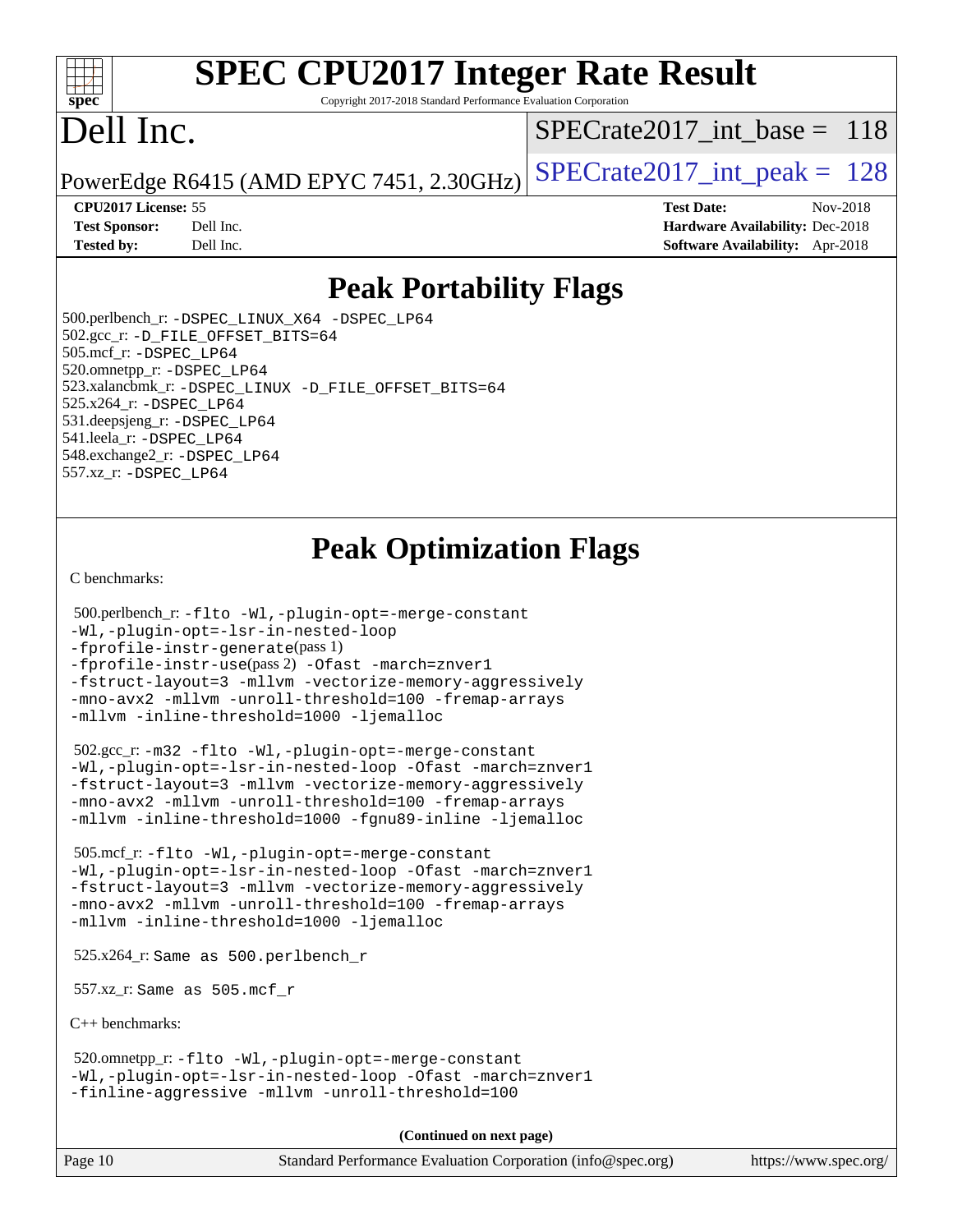| <b>SPEC CPU2017 Integer Rate Result</b><br>spec <sup>®</sup><br>Copyright 2017-2018 Standard Performance Evaluation Corporation                                                                                                                                                                                                                                                                                                                                                                                                                                                                                                                                                                                                                                                                                                   |                                                                                                                   |  |  |  |  |  |
|-----------------------------------------------------------------------------------------------------------------------------------------------------------------------------------------------------------------------------------------------------------------------------------------------------------------------------------------------------------------------------------------------------------------------------------------------------------------------------------------------------------------------------------------------------------------------------------------------------------------------------------------------------------------------------------------------------------------------------------------------------------------------------------------------------------------------------------|-------------------------------------------------------------------------------------------------------------------|--|--|--|--|--|
| Dell Inc.                                                                                                                                                                                                                                                                                                                                                                                                                                                                                                                                                                                                                                                                                                                                                                                                                         | $SPECrate2017$ int base = 118                                                                                     |  |  |  |  |  |
| PowerEdge R6415 (AMD EPYC 7451, 2.30GHz)                                                                                                                                                                                                                                                                                                                                                                                                                                                                                                                                                                                                                                                                                                                                                                                          | $SPECTate2017\_int\_peak = 128$                                                                                   |  |  |  |  |  |
| CPU2017 License: 55<br><b>Test Sponsor:</b><br>Dell Inc.<br><b>Tested by:</b><br>Dell Inc.                                                                                                                                                                                                                                                                                                                                                                                                                                                                                                                                                                                                                                                                                                                                        | <b>Test Date:</b><br>Nov-2018<br><b>Hardware Availability: Dec-2018</b><br><b>Software Availability:</b> Apr-2018 |  |  |  |  |  |
| <b>Peak Optimization Flags (Continued)</b><br>520.omnetpp_r (continued):<br>-fremap-arrays -mllvm -inline-threshold=1000 -ljemalloc<br>$523.x$ alancbmk_r: -m32 -flto -Wl,-plugin-opt=-merge-constant<br>-Wl,-plugin-opt=-lsr-in-nested-loop -Ofast -march=znver1<br>-finline-aggressive -mllvm -unroll-threshold=100<br>-fremap-arrays -mllvm -inline-threshold=1000 -ljemalloc<br>531.deepsjeng_r: Same as 520.omnetpp_r<br>541.leela_r: -flto -Wl,-plugin-opt=-merge-constant<br>-Wl,-plugin-opt=-lsr-in-nested-loop<br>$-$ fprofile-instr-generate(pass 1)<br>-fprofile-instr-use(pass 2) -Ofast -march=znver1<br>-mllvm -unroll-count=8 -mllvm -unroll-threshold=100<br>$-lj$ emalloc<br>Fortran benchmarks:<br>-flto -Wl,-plugin-opt=-merge-constant<br>-Wl,-plugin-opt=-lsr-in-nested-loop -03 -mavx2 -madx -funroll-loops |                                                                                                                   |  |  |  |  |  |

```
-fplugin-arg-dragonegg-llvm-option=-lsr-in-nested-loop
-fplugin-arg-dragonegg-llvm-option=-enable-iv-split
-fplugin-arg-dragonegg-llvm-option=-merge-constant
-fplugin-arg-dragonegg-llvm-option=-inline-threshold:1000
-fplugin-arg-dragonegg-llvm-option=-disable-vect-cmp -ljemalloc
```
[-lgfortran](http://www.spec.org/cpu2017/results/res2018q4/cpu2017-20181210-10205.flags.html#user_FCpeak_F-lgfortran) [-lamdlibm](http://www.spec.org/cpu2017/results/res2018q4/cpu2017-20181210-10205.flags.html#user_FCpeak_F-lamdlibm)

## **[Peak Other Flags](http://www.spec.org/auto/cpu2017/Docs/result-fields.html#PeakOtherFlags)**

[C benchmarks](http://www.spec.org/auto/cpu2017/Docs/result-fields.html#Cbenchmarks):

502.gcc\_r: [-L/root/work/lib/jemalloc/lib32](http://www.spec.org/cpu2017/results/res2018q4/cpu2017-20181210-10205.flags.html#user_peakEXTRA_LIBS502_gcc_r_Link_path_ed592dae44e5c1ab08e0623a53d3c5a4c6e35be404d5d0c77aec9324965777ec819518e6bc9b505d0969c714b6f83ef377306a01beedec47148c3dcded825687)

[C++ benchmarks:](http://www.spec.org/auto/cpu2017/Docs/result-fields.html#CXXbenchmarks)

523.xalancbmk\_r: [-L/root/work/lib/jemalloc/lib32](http://www.spec.org/cpu2017/results/res2018q4/cpu2017-20181210-10205.flags.html#user_peakEXTRA_LIBS523_xalancbmk_r_Link_path_ed592dae44e5c1ab08e0623a53d3c5a4c6e35be404d5d0c77aec9324965777ec819518e6bc9b505d0969c714b6f83ef377306a01beedec47148c3dcded825687)

The flags files that were used to format this result can be browsed at <http://www.spec.org/cpu2017/flags/aocc100-flags-revC-I.2018-11-13.html> <http://www.spec.org/cpu2017/flags/gcc.2018-02-16.html>